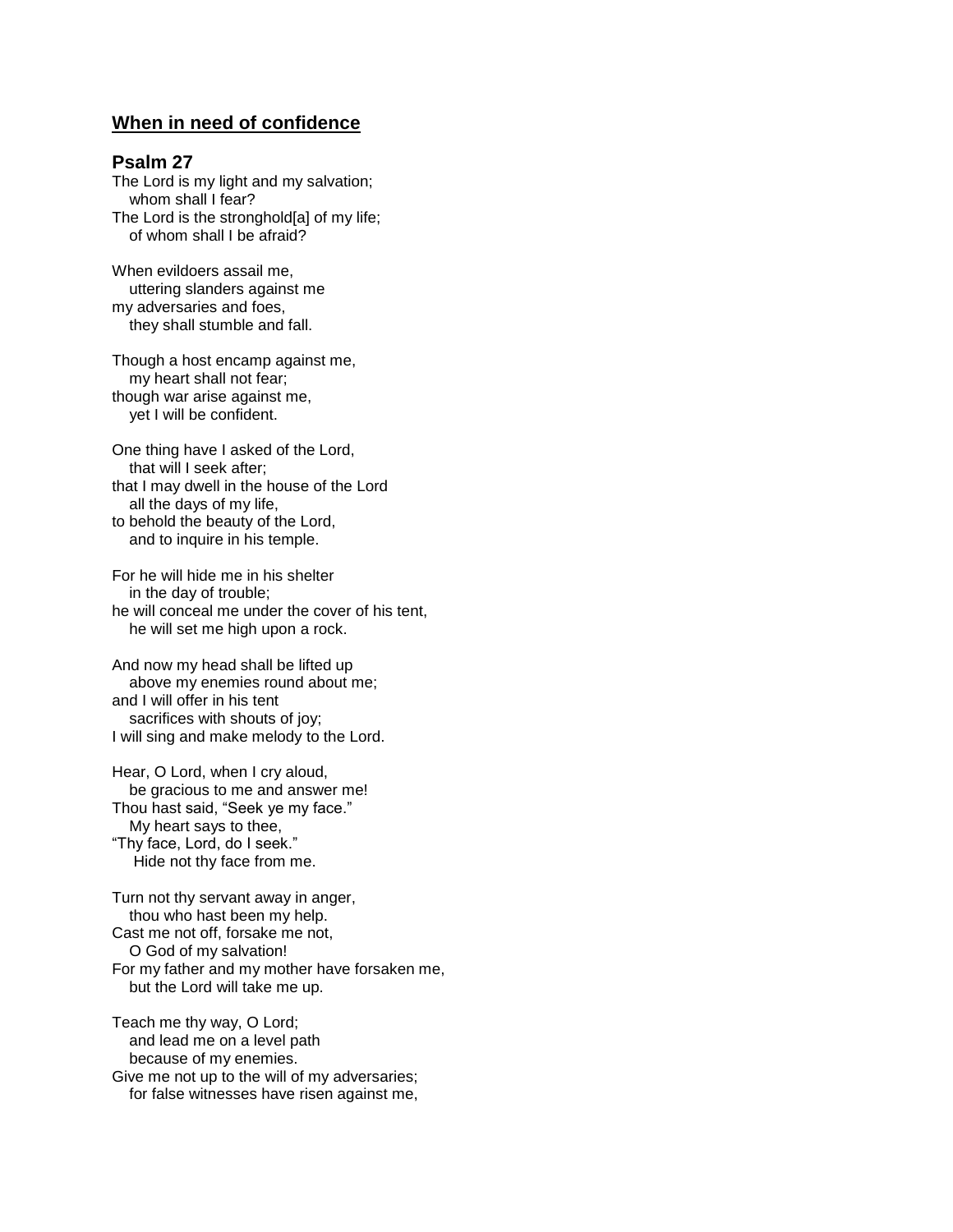and they breathe out violence.

I believe that I shall see the goodness of the Lord in the land of the living! Wait for the Lord; be strong, and let your heart take courage; yea, wait for the Lord! **Psalm 31** In thee, O Lord, do I seek refuge; let me never be put to shame; in thy righteousness deliver me! Incline thy ear to me, rescue me speedily! Be thou a rock of refuge for me, a strong fortress to save me! Yea, thou art my rock and my fortress; for thy name's sake lead me and guide me, take me out of the net which is hidden for me, for thou art my refuge. Into thy hand I commit my spirit; thou hast redeemed me, O Lord, faithful God. Thou hates those who pay regard to vain idols; but I trust in the Lord. I will rejoice and be glad for thy steadfast love, because thou hast seen my affliction, thou hast taken heed of my adversities, and hast not delivered me into the hand of the enemy; thou hast set my feet in a broad place. Be gracious to me, O Lord, for I am in distress; my eye is wasted from grief, my soul and my body also. For my life is spent with sorrow, and my years with sighing; my strength fails because of my misery,[b] and my bones waste away. I am the scorn of all my adversaries, a horror[c] to my neighbors, an object of dread to my acquaintances; those who see me in the street flee from me. I have passed out of mind like one who is dead; I have become like a broken vessel. Yea, I hear the whispering of many terror on every side! as they scheme together against me, as they plot to take my life. But I trust in thee, O Lord, I say, "Thou art my God." My times are in thy hand; deliver me from the hand of my enemies and persecutors! Let thy face shine on thy servant; save me in thy steadfast love!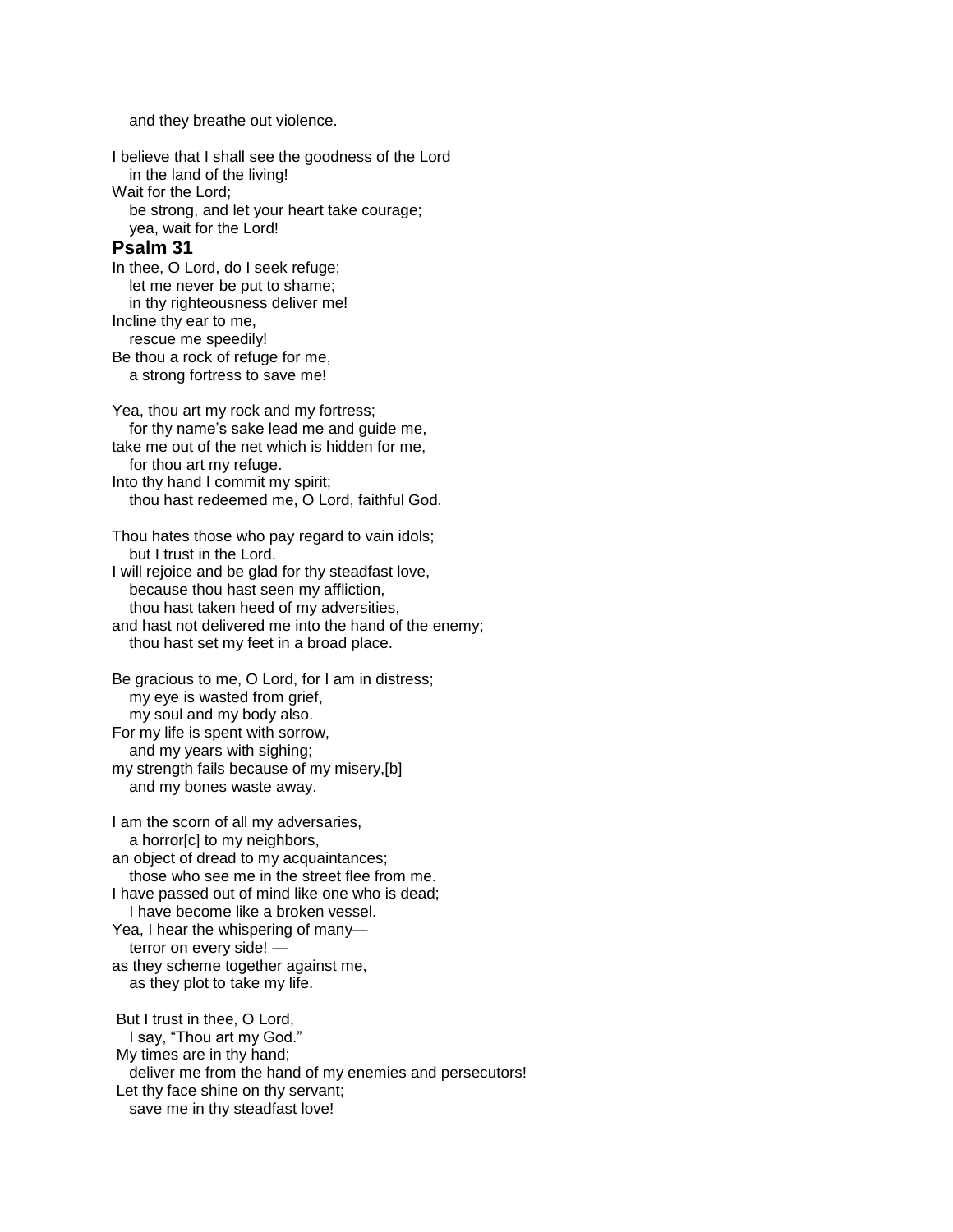Let me not be put to shame, O Lord, for I call on thee; let the wicked be put to shame, let them go dumbfounded to Sheol. Let the lying lips be dumb, which speak insolently against the righteous in pride and contempt.

O how abundant is thy goodness, which thou hast laid up for those who fear thee, and wrought for those who take refuge in thee, in the sight of the sons of men! In the covert of thy presence thou hides them from the plots of men; thou holds them safe under thy shelter from the strife of tongues. Blessed be the Lord,

 for he has wondrously shown his steadfast love to me when I was beset as in a besieged city. I had said in my alarm, "I am driven far[d] from thy sight." But thou didst hear my supplications, when I cried to thee for help.

Love the Lord, all you his saints! The Lord preserves the faithful, but abundantly requites him who acts haughtily. Be strong, and let your heart take courage, all you who wait for the Lord!

## **Psalm 56**

Be gracious to me, O God, for men trample upon me; all day long foemen oppress me; my enemies trample upon me all day long, for many fight against me proudly. When I am afraid. I put my trust in thee. In God, whose word I praise, in God I trust without a fear. What can flesh do to me? All day long they seek to injure my cause: all their thoughts are against me for evil. They band themselves together, they lurk, they watch my steps. As they have waited for my life, so recompense<sup>[\[a\]](https://www.biblegateway.com/passage/?search=Psalms+27%2C31%2C56%2C62+&version=RSVCE#fen-RSVCE-15351a)</sup> them for their crime; in wrath cast down the peoples, O God! Thou hast kept count of my tossings; put thou my tears in thy bottle! Are they not in thy book? Then my enemies will be turned back in the day when I call. This I know, that  $[b]$  God is for me. In God, whose word I praise,